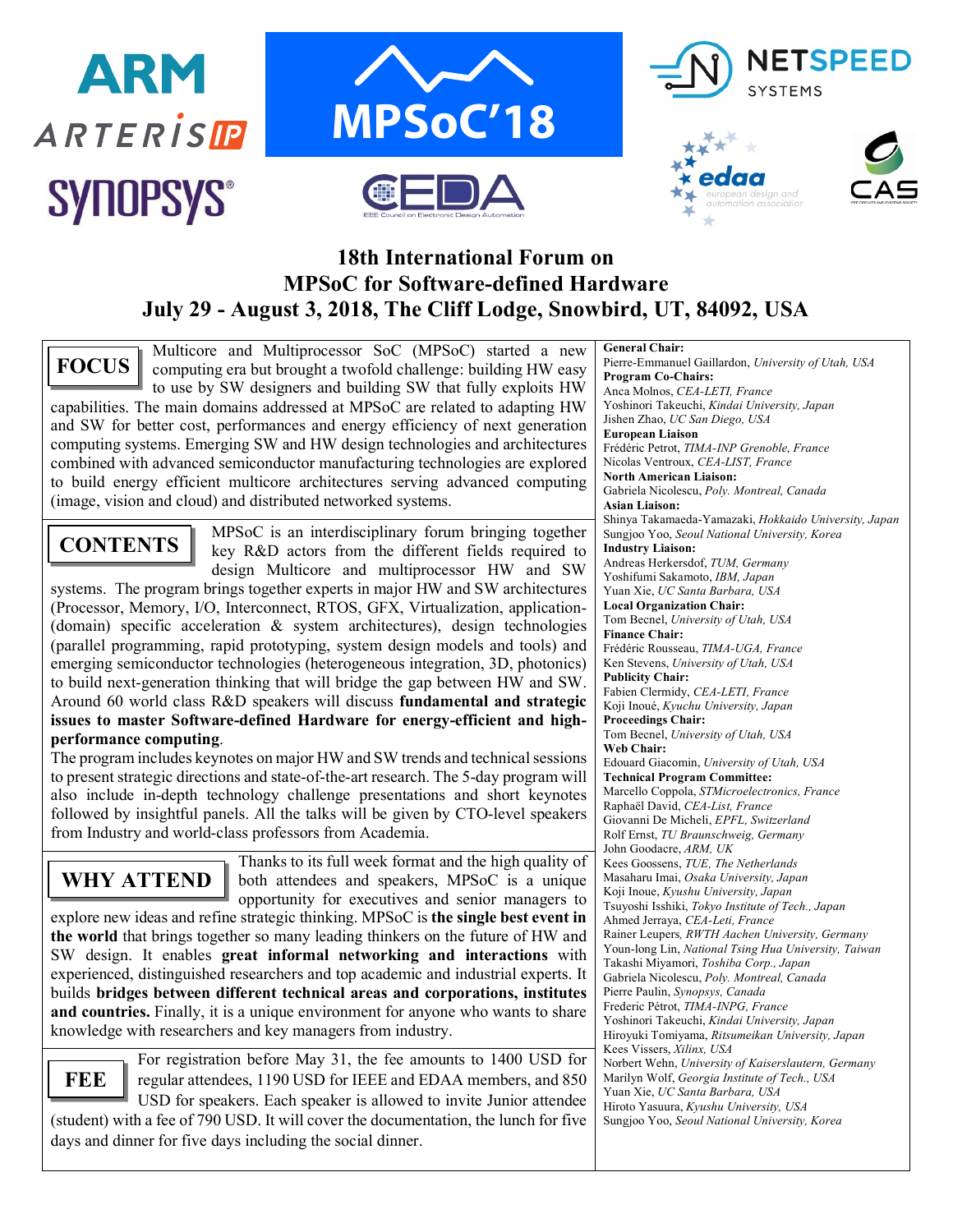# **MPSoC'18 Speakers**

#### **KEYNOTES (5)**

- Rob Aitken, *ARM, UK*
- Paul Joyce, *Dell EMC, USA*
- Ike Nassi, *TidalScale, US*
- Shuichi Yamane, *Socionext Inc., Japan*
- Farhang Yazdani, *Broadpak, US*
- **IN-DEPTH PRESENTATIONS (20)**
	- John Brainbidge*, NetSpeed Systems, USA*
	- Gerhard Fettweis*, TU Dresden, Germany*
	- Masaki Gondo, *eSOL Co.,Ltd., Japan*
	- Yoshihiko Hirota*, Konica Minolta, Japan*
	- Masatoshi Ishii*, IBM Research - Tokyo, Japan*
	- K. Charles Janac, *Arteris Inc., USA*
	- Kerry Kelly, *University of Utah, USA*
	- Shahar Kvatinsky, *Technion, Israël*
	- Peter van der Made*, BrainChip Inc., USA*
	- Takashi Miyamori, *Toshiba Corporation, Japan*
	- Masahiro Murakami*, Konica Minolta, Japan*
	- Yuichi Nakamura, *NEC Corp., Japan*
	- Francois Neumann*, Safran Electronics & Defense, France*
	- Greg Nielson, *Nielson Scientific, USA*
	- Pei-Lin Pai, *Winbond, Taiwan*
	- Pierre Paulin, *Synopsys, Canada*
	- Yankin Tanurhan, *Synopsys, USA*
	- Kees Vissers, *Xilinx, USA*
	- Yuan Xie, *UCSB, USA*
	- Yoshitaka Yaguchi*, Konica Minolta, Japan*

#### **MINI-KEYNOTES (34)**

- Fumio Arakawa, *The University of Tokyo, Japan*
- Gerd Ascheid, *RWTH Aachen University, Germany*
- Kees van Berkel, Ericsson, *Eindhoven University of Technology, The Netherlands*
- Rolf Ernst, *Technische Universitat Braunschweig, Germany*
- John Goodacre, *ARM, UK*
- Arnaud Grasset, *Thales Research & Tech., France*

#### **MINI-KEYNOTES (34)**

- Victor Grimblatt, *Synopsys Chile R&D Center, Latin America*
- Yuko Hara-Azumi, *Tokyo Institute of Technology, Japan*
- Andreas Herkersdorf, *TU Munich, Germany*
- Tohru Ishihara, *Kyoto University, Japan*
- Tsuyoshi Isshiki, *Tokyo Institute of Technology, Japan*
- Masaaki Kondo, *The University of Tokyo, Japan*
- Youn-Long Lin, *National Tsing Hua University, Taiwan*
- Hiroki Matsutani, *Keio University, Japan*
- Anca Molnos, *CEA-Leti, France*
- Eric Monchalin, *ATOS, France*
- Gabriela Nicolescu, *Ecole Polytechnique de Montr*é*al, Canada*
- Danilo Pau, *STMicroelectronics, Italy*
- Frédéric Pétrot, *TIMA Lab, Grenoble University, France*
- Frédéric Rousseau, *TIMA Lab, Grenoble University, France*
- Yoshifumi Sakamoto, *IBM Japan, Japan*
- Tsuyoshi Sato*, Pioneer, Japan*
- Akihiko Shinya, *NTT Nanophotonics Center, Japan*
- Shinya Takamaeda, *Hokkaido University, Japan*
- Yoshinori Takeuchi, *Kindai University, Japan*
- Ittetsu Taniguchi, *Graduate School of Information Science and Technology Osaka University, Japan*
- Nicolas Ventroux, *CEA-List, France*
- Norbert Wehn, *University of Kaiserslautern, Germany*
- Marilyn Wolf, *Georgia Tech, USA*
- Jiang Xu, *Hong Kong University of Science and Technology, Hong Kong*
- Song Yao, *DeePhi Tech, China*
- Sungjoo Yoo, *Seoul National University, Korea*
- Wei Zhang, *Hong Kong University of Science and Technology, Hong Kong*
- Jishen Zhao, *UCSD, USA*

#### **Total speakers: 59**